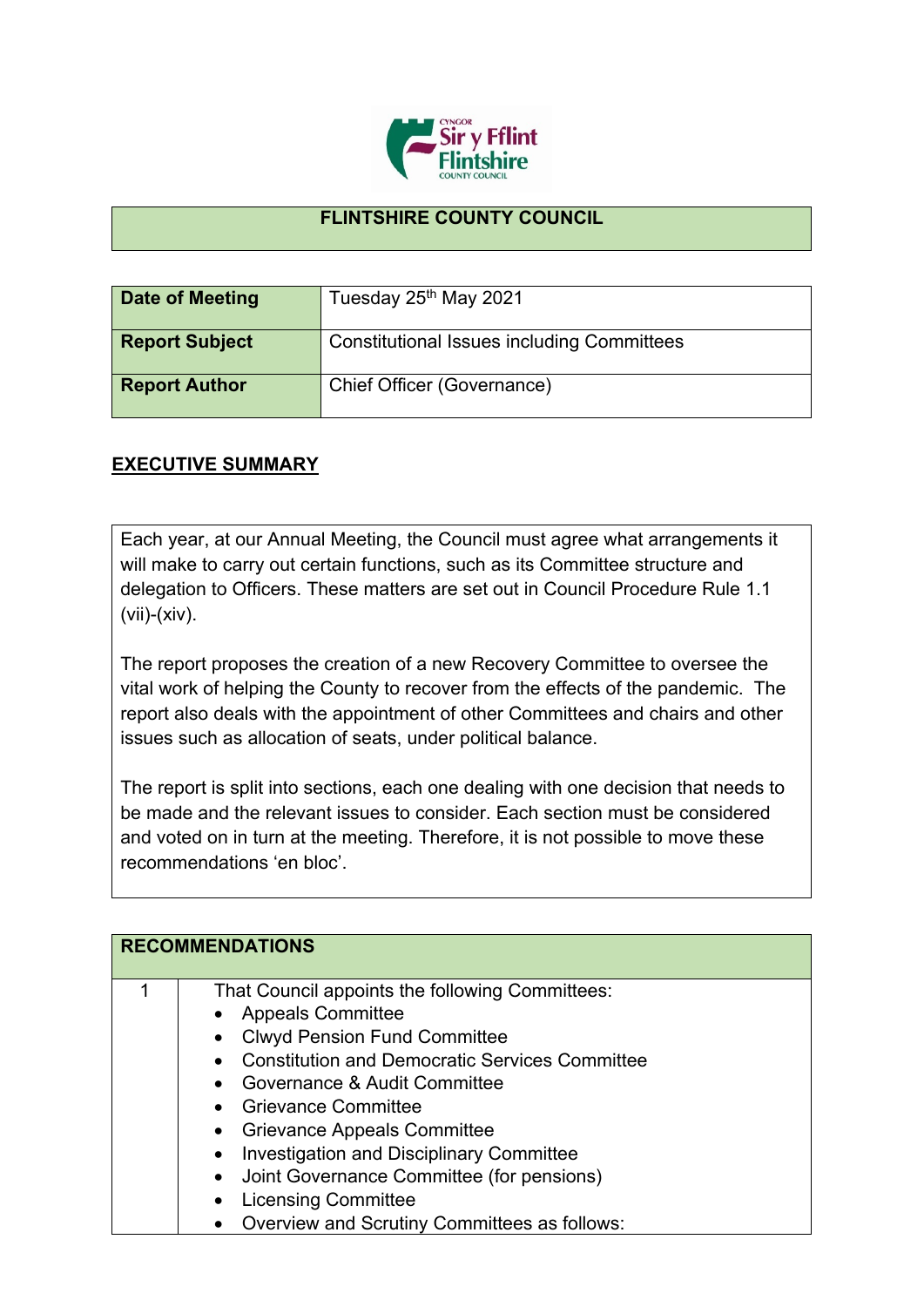|                | Community, Housing & Assets<br>$\bullet$<br><b>Corporate Resources</b><br>$\bullet$                                                                                                                                                                                                                                                                     |
|----------------|---------------------------------------------------------------------------------------------------------------------------------------------------------------------------------------------------------------------------------------------------------------------------------------------------------------------------------------------------------|
|                | Education, Youth & Culture<br>$\bullet$<br><b>Environment &amp; Economy</b>                                                                                                                                                                                                                                                                             |
|                | Social & Healthcare                                                                                                                                                                                                                                                                                                                                     |
|                | <b>Planning Committee</b><br>$\bullet$                                                                                                                                                                                                                                                                                                                  |
|                | Recovery Committee (terms of reference as set out in Appendix 1)<br>$\bullet$<br><b>Standards Committee</b>                                                                                                                                                                                                                                             |
| 2              | That it is recommended that the size of each Committee should be as set<br>out in paragraph 1.03 and 1.04 of this report.                                                                                                                                                                                                                               |
| 3              | That it is recommended that the Terms of Reference for each Committee<br>in the Constitution and, for the Recovery Committee set out in Appendix 1,<br>should be approved.                                                                                                                                                                              |
| 4              | That seats be allocated in accordance with political balance as set out in<br>Appendix 2 and the rules on membership of the Committees as set out in<br>paragraphs 1.08 - 1.14, and that the seats on the Grievance, Grievance<br>Appeals and Investigation and Disciplinary Committees be allocated to<br>give a broad political spread of membership. |
| 5              | That Council appoints the Chair of the following Committees (noting any<br>restrictions on eligibility):<br><b>Clwyd Pension Fund</b><br><b>Constitution &amp; Democratic Services</b><br>$\bullet$<br>Licensing<br>Planning<br>Recovery                                                                                                                |
| 6              | That the Grievance Committee, the Grievance Appeal Committee and the<br>Investigation & Disciplinary Committee should each appoint their own<br>Chairs from amongst their Membership.                                                                                                                                                                   |
| $\overline{7}$ | That Council decides which group will chair each of the five Overview &<br><b>Scrutiny Committees.</b>                                                                                                                                                                                                                                                  |
| 8              | That the rules, procedures, delegations and codes/protocols within the<br>Constitution be approved, including the temporary changes to the rules of<br>procedure to accommodate virtual meetings.                                                                                                                                                       |
| 9              | That the make-up of the Appointments Committee be approved.                                                                                                                                                                                                                                                                                             |
| 10             | That the composition and membership of the Standards Committee be<br>noted.                                                                                                                                                                                                                                                                             |
| 11             | That Council notes that nominees to Outside Bodies have been appointed<br>for the whole Council term and the Chief Executive's power to vary those<br>nominations (in consultation with Group Leaders).                                                                                                                                                 |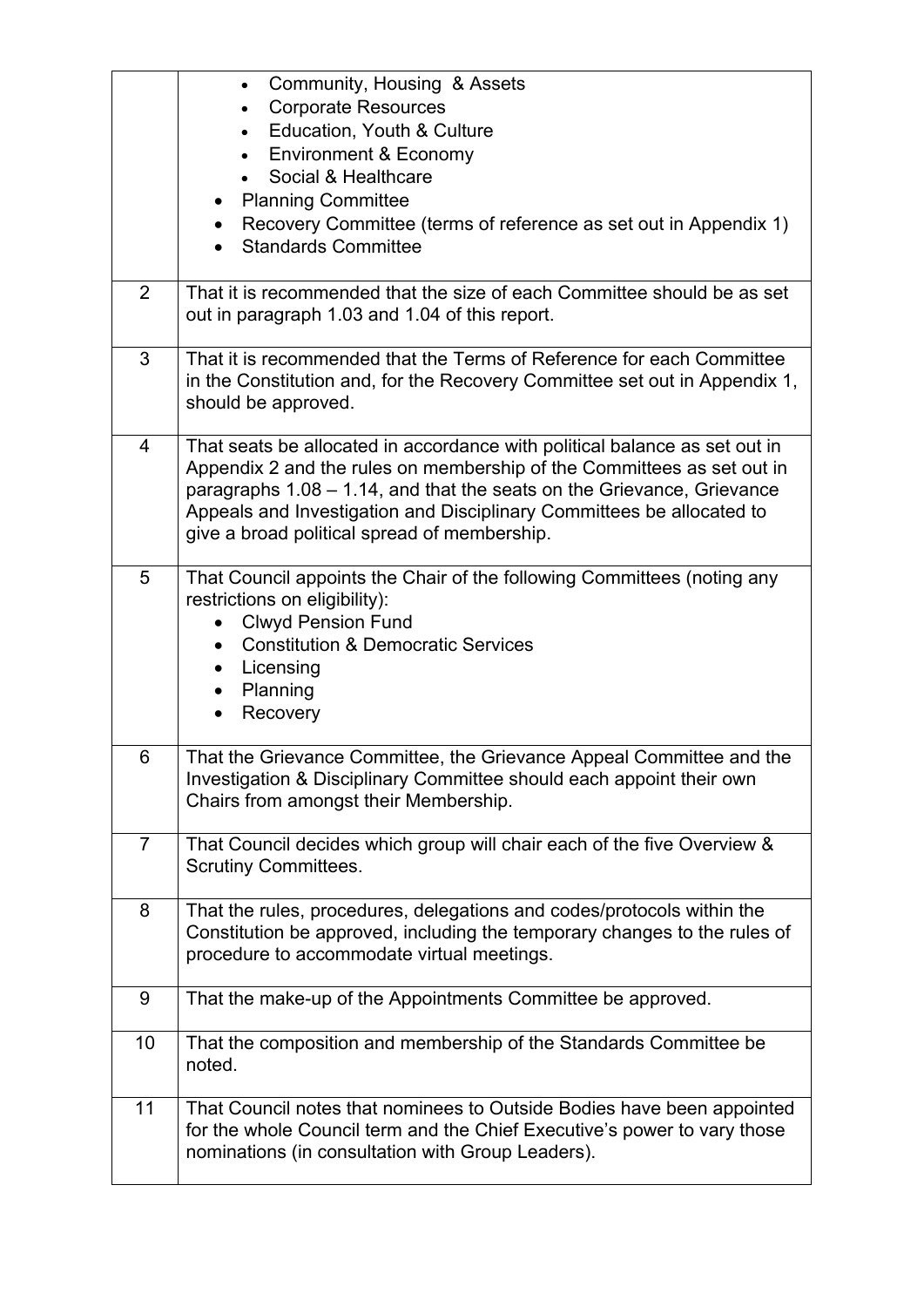## **REPORT DETAILS**

| 1.00 | <b>EXPLAINING THE COMMITTEE STRUCTURE</b>                                                                                                                                                                                                                                                                                                                                                                                                                                                                                                                                                                                                                                                                                                                                         |
|------|-----------------------------------------------------------------------------------------------------------------------------------------------------------------------------------------------------------------------------------------------------------------------------------------------------------------------------------------------------------------------------------------------------------------------------------------------------------------------------------------------------------------------------------------------------------------------------------------------------------------------------------------------------------------------------------------------------------------------------------------------------------------------------------|
| 1.01 | The Constitution presently provides for the appointment of the following:-<br><b>Appeals Committee</b><br><b>Clwyd Pension Fund Committee</b><br>$\bullet$<br><b>Constitution and Democratic Services Committee</b><br>$\bullet$<br>Governance & Audit Committee<br><b>Grievance Committee</b><br>$\bullet$<br><b>Grievance Appeals Committee</b><br>$\bullet$<br><b>Investigation and Disciplinary Committee</b><br>$\bullet$<br>Joint Governance Committee (for pensions)<br>$\bullet$<br><b>Licensing Committee</b><br>$\bullet$<br>Overview and Scrutiny Committees as follows:<br>$\bullet$<br>Community, Housing & Assets<br><b>Corporate Resources</b><br>$\bullet$<br><b>Education, Youth &amp; Culture</b><br>$\bullet$<br><b>Environment &amp; Economy</b><br>$\bullet$ |
|      | Social & Healthcare<br><b>Planning Committee</b><br><b>Standards Committee</b>                                                                                                                                                                                                                                                                                                                                                                                                                                                                                                                                                                                                                                                                                                    |
| 1.02 | During the last 12 months the County Council has been seeking to manage<br>the impact of the pandemic. When the Council moved into the so called<br>"recovery phase" oversight was initially provided by an informal group<br>consisting largely of the political group leaders, and latterly by the Overview<br>and Scrutiny Committees. However, there is no single Committee with<br>oversight of the complete picture. It is therefore proposed to establish a<br>Recovery Committee that will have oversight of all the recovery work. It will<br>not duplicate the work of the Overview and Scrutiny Committees but will,<br>where necessary, refer issues to them for consideration. Draft terms of<br>reference for the Committee are set out in Appendix 1.              |
| 1.03 | It is recommended that : That Council appoints the following Committees<br>for 2020/21:<br><b>Appeals Committee</b><br>$\bullet$<br><b>Clwyd Pension Fund Committee</b><br><b>Constitution and Democratic Services Committee</b><br>$\bullet$<br>Governance & Audit Committee<br>$\bullet$<br><b>Grievance Committee</b><br>$\bullet$<br><b>Grievance Appeals Committee</b><br>Investigation and Disciplinary Committee<br>$\bullet$<br>Joint Governance Committee (for pensions)<br>$\bullet$<br><b>Licensing Committee</b><br>Overview and Scrutiny Committees as follows:<br>$\bullet$                                                                                                                                                                                         |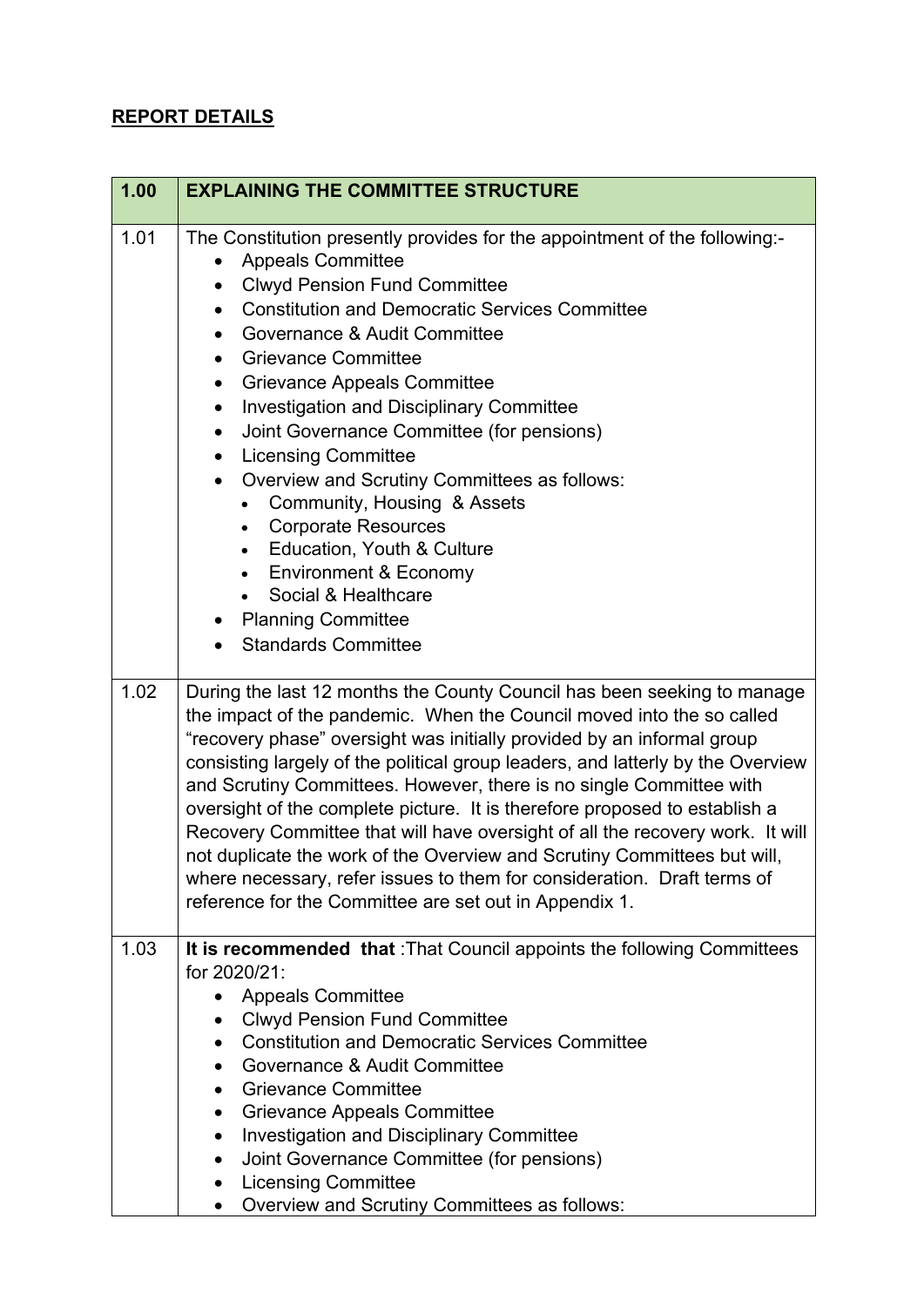|      | Community, Housing & Assets<br>$\bullet$<br><b>Corporate Resources</b><br>$\bullet$<br>Education, Youth & Culture<br><b>Environment &amp; Economy</b><br>$\bullet$<br>Social & Healthcare<br><b>Planning Committee</b><br>Recovery Committee (terms of reference as set out in Appendix 1)<br><b>Standards Committee</b> |                    |                  |
|------|--------------------------------------------------------------------------------------------------------------------------------------------------------------------------------------------------------------------------------------------------------------------------------------------------------------------------|--------------------|------------------|
|      | DETERMINATION OF THE SIZE OF COMMITTEES                                                                                                                                                                                                                                                                                  |                    |                  |
| 1.04 | The Annual Meeting must decide upon the size of each of the Committees<br>it has appointed. Council has previously agreed that the major Committees<br>should be large enough for all political groups to be represented. This is<br>Planning Committee (see below) 17.                                                  |                    |                  |
|      | <b>Committee</b>                                                                                                                                                                                                                                                                                                         | <b>Councillors</b> | <b>Co-Optees</b> |
|      | <b>Constitution and Democratic Services</b>                                                                                                                                                                                                                                                                              | 16                 | None             |
|      | Governance & Audit Committee                                                                                                                                                                                                                                                                                             | $\overline{7}$     | $\overline{2}$   |
|      | <b>Grievance Committee</b>                                                                                                                                                                                                                                                                                               | 12                 | None             |
|      | <b>Grievance Appeals</b>                                                                                                                                                                                                                                                                                                 | 12                 | None             |
|      | <b>Investigation and Disciplinary</b>                                                                                                                                                                                                                                                                                    | 12                 | None             |
|      | <b>Joint Governance Committee</b><br>(Pensions) – 1 representative                                                                                                                                                                                                                                                       | The Chair          | None             |
|      | Licensing                                                                                                                                                                                                                                                                                                                | 12                 | None             |
|      | Each Overview & Scrutiny                                                                                                                                                                                                                                                                                                 | 12                 |                  |
|      | <b>Pension Committee</b>                                                                                                                                                                                                                                                                                                 | 5                  | 4                |
|      | Planning                                                                                                                                                                                                                                                                                                                 | 17                 | None             |
|      | Recovery                                                                                                                                                                                                                                                                                                                 | 3                  | None             |
|      | <b>Standards</b>                                                                                                                                                                                                                                                                                                         | 3                  | 6                |
|      |                                                                                                                                                                                                                                                                                                                          |                    |                  |
| 1.05 | The size and composition of the Planning Committee is regulated by<br>legislation. Under regulations made in 2017 the Planning Committee must<br>be between 11 and 21 Members in size and no larger than 50% of the total<br>Membership of the Council.                                                                  |                    |                  |
| 1.06 | It is recommended that: That the size of each Committee should be as<br>set out in paragraph 1.03 and 1.04 of this report.                                                                                                                                                                                               |                    |                  |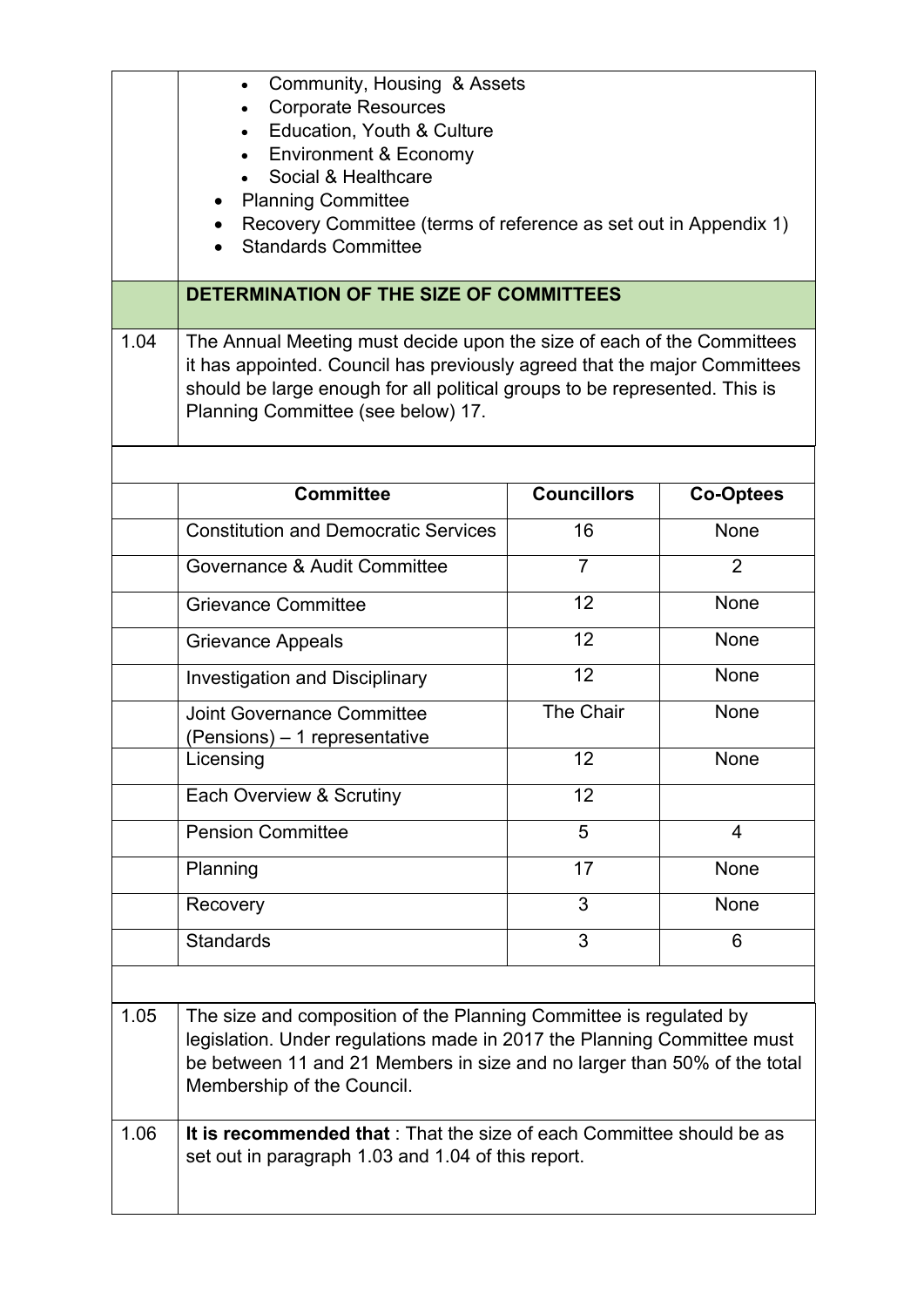|      | <b>TERMS OF REFERENCE OF COMMITTEES</b>                                                                                                                                                                                                                                                                                                                                                                                                                                                                                                                                                                                                                                                                                                                                                          |
|------|--------------------------------------------------------------------------------------------------------------------------------------------------------------------------------------------------------------------------------------------------------------------------------------------------------------------------------------------------------------------------------------------------------------------------------------------------------------------------------------------------------------------------------------------------------------------------------------------------------------------------------------------------------------------------------------------------------------------------------------------------------------------------------------------------|
| 1.07 | The Annual Meeting is required to decide the terms of reference of the<br>Committees which it appoints. The terms of reference for the Recovery<br>Committee are attached as Appendix 1. They will be incorporated within<br>the Constitution.                                                                                                                                                                                                                                                                                                                                                                                                                                                                                                                                                   |
| 1.08 | It is recommended that: that the terms of reference for each Committee<br>as set out in the Constitution (and in Appendix 1) should be approved.                                                                                                                                                                                                                                                                                                                                                                                                                                                                                                                                                                                                                                                 |
|      | <b>POLITICAL BALANCE</b>                                                                                                                                                                                                                                                                                                                                                                                                                                                                                                                                                                                                                                                                                                                                                                         |
| 1.09 | The Council is required at, or as soon as practicable after the Annual<br>Meeting, to decide the allocation of seats to political groups in accordance<br>with the Political Balance Rules contained in the Local Government and<br>Housing Act 1989 and the Local Government (Committees and Political<br>Groups) Regulations 1990(as amended).                                                                                                                                                                                                                                                                                                                                                                                                                                                 |
|      | Members are advised that these rules do not apply to the Cabinet nor to<br>the Standards Committee. The rules of political balance will apply to the<br>new Recovery Committee.                                                                                                                                                                                                                                                                                                                                                                                                                                                                                                                                                                                                                  |
| 1.10 | The basis of the statutory requirement is that Committee seats should be<br>allocated to a political group (so far as is practicable) in the same<br>proportion as that group has to the total membership of the County Council.<br>The allocation of seats on Committees to the political groups must<br>recognise that:-<br>(i) There may be no Committee where only one group has all the seats;<br>(ii) Where there is a majority group it is entitled to a majority upon every                                                                                                                                                                                                                                                                                                              |
|      | Committee. (This does not apply where the largest group does not<br>have an overall majority);<br>(iii) The total number of seats allocated to each political group should be<br>(in so far as is practicable) in the same proportion as those groups'<br>strengths upon the full Council;<br>(iv) Each Committee should (so far as is practicable) have the same<br>proportional division between political groups as is represented upon the<br>full Council. Thus if a group holds 25% of the total number of Councillors<br>they should have 25% of the overall number of seats on the Council and<br>25% seats on each Committee;<br>(v) Where some Councillors are not in a political group then the Council<br>must ensure that a proportion of seats are allocated to those Councillors. |
| 1.11 | In order to achieve political balance, it has been necessary to separate out<br>the 'employment' Committees which are the Grievance, Grievance Appeals<br>and Investigation & Disciplinary Committees. Otherwise, the smaller groups<br>would be disadvantaged by having to use part of their seat allocation on<br>committees which seldom, if ever, meet. This separation requires a specific<br>agreement from all Members of Council. If one Member objects to it, then it<br>cannot be implemented.                                                                                                                                                                                                                                                                                         |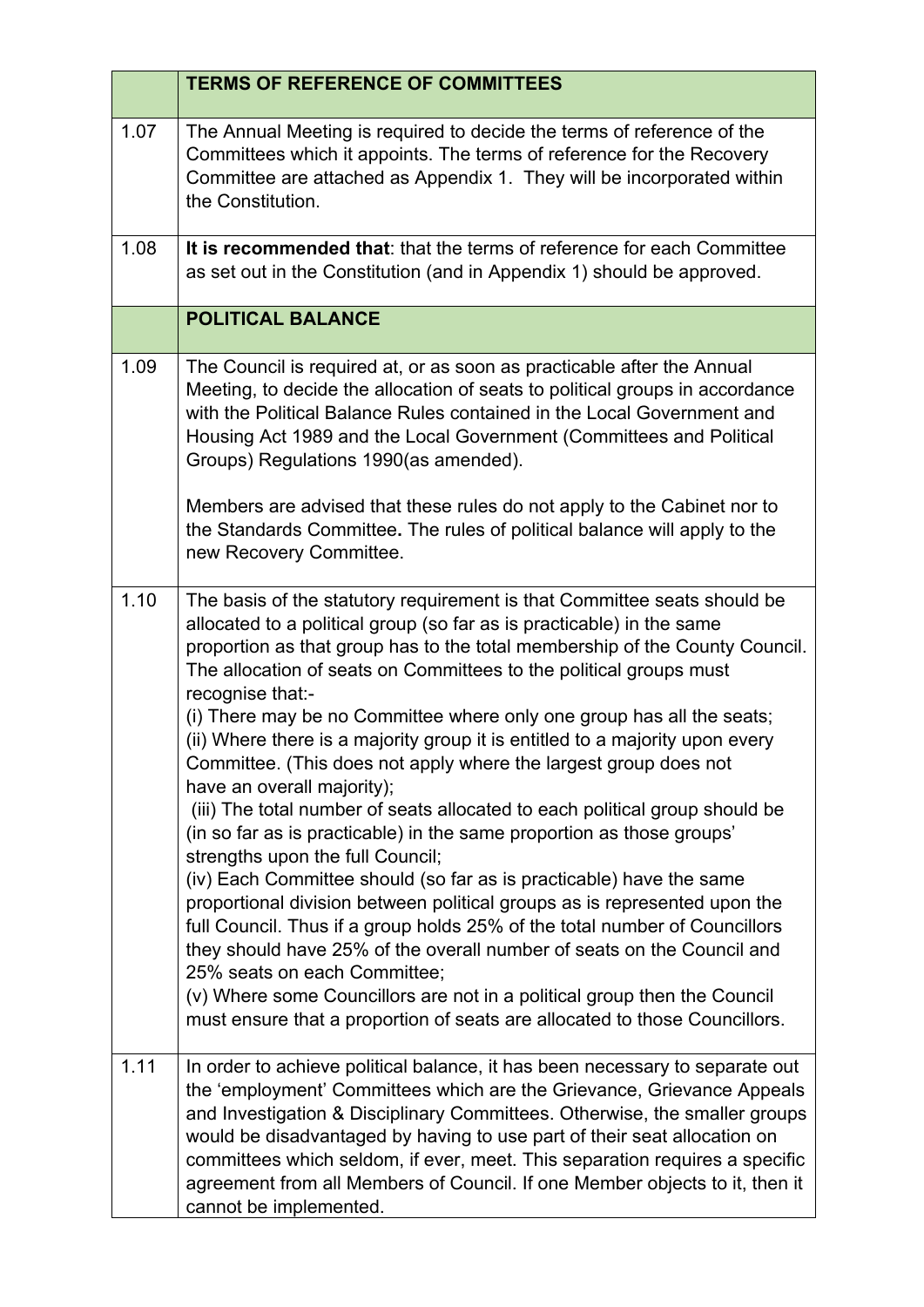| 1.12 | The Size and Composition of Local Planning Authority Committees (Wales)<br>Regulations 2017 also require that a Planning Committee:<br>Should not include any substitutes; and                                                                                                                                                                                                                                                                                                                                                             |       |                    |                                                                                                                                                            |
|------|--------------------------------------------------------------------------------------------------------------------------------------------------------------------------------------------------------------------------------------------------------------------------------------------------------------------------------------------------------------------------------------------------------------------------------------------------------------------------------------------------------------------------------------------|-------|--------------------|------------------------------------------------------------------------------------------------------------------------------------------------------------|
|      | May only include 1 Member from a multiple Member ward.                                                                                                                                                                                                                                                                                                                                                                                                                                                                                     |       |                    |                                                                                                                                                            |
|      | In making nominations to the Planning Committee, the groups will need to<br>follow these rules. Where a multiple Member ward is represented by<br>Councillors who are not in the same group (and both wish to be on the<br>Planning Committee), then there will need to be a means of deciding which<br>Councillor can take up the place. In the first instance the two respective<br>Group Leaders should seek to reach agreement. If that is not possible then<br>the first nomination received by the proper officer should be accepted |       |                    |                                                                                                                                                            |
| 1.13 | For the Governance & Audit and the Constitution & Democratic Services<br>Committees, the Local Government (Wales) Measure limits the number of<br>Cabinet Members on each Committee to a maximum of one who cannot be<br>the Leader. The Constitution has extended this so that no Cabinet Member<br>may be a Member of the Governance & Audit Committee.                                                                                                                                                                                  |       |                    |                                                                                                                                                            |
| 1.14 | Section 11 of the Constitution requires that the Investigation & Disciplinary<br>Committee should include at least one Cabinet Member but no more than<br>50% of the Committee. So, it is proposed that in selecting who will serve on<br>this Committee, the Leader should appoint only one Cabinet Member.                                                                                                                                                                                                                               |       |                    |                                                                                                                                                            |
| 1.15 | There are a total of 131 seats for Councillors across all of the Council<br>Committees based on the current group Membership. The entitlement of<br>each group to seats is set out in the table below:                                                                                                                                                                                                                                                                                                                                     |       |                    |                                                                                                                                                            |
|      | <b>Group</b>                                                                                                                                                                                                                                                                                                                                                                                                                                                                                                                               | Group | % of total         | <b>Entitlement to seats</b>                                                                                                                                |
|      |                                                                                                                                                                                                                                                                                                                                                                                                                                                                                                                                            | size  | <b>Councillors</b> |                                                                                                                                                            |
|      | Labour                                                                                                                                                                                                                                                                                                                                                                                                                                                                                                                                     | 34    | 48.57              | 63                                                                                                                                                         |
|      | Independent Alliance                                                                                                                                                                                                                                                                                                                                                                                                                                                                                                                       | 16    | 22.86              | 30                                                                                                                                                         |
|      | Conservative                                                                                                                                                                                                                                                                                                                                                                                                                                                                                                                               | 6     | 8.57               | 11                                                                                                                                                         |
|      | <b>Liberal Democrats</b>                                                                                                                                                                                                                                                                                                                                                                                                                                                                                                                   | 6     | 8.57               | 11                                                                                                                                                         |
|      | New Independents                                                                                                                                                                                                                                                                                                                                                                                                                                                                                                                           | 4     | 5.71               | 8                                                                                                                                                          |
|      | Independents                                                                                                                                                                                                                                                                                                                                                                                                                                                                                                                               | 3     | 4.29               | 6                                                                                                                                                          |
|      | Non-aligned member                                                                                                                                                                                                                                                                                                                                                                                                                                                                                                                         | 1     | 1.43               | $\overline{2}$                                                                                                                                             |
|      | <b>Total</b>                                                                                                                                                                                                                                                                                                                                                                                                                                                                                                                               | 70    | 100%               | 131                                                                                                                                                        |
|      |                                                                                                                                                                                                                                                                                                                                                                                                                                                                                                                                            |       |                    |                                                                                                                                                            |
| 1.16 | It is recommended that: That seats be allocated in accordance with<br>the Grievance, Grievance Appeals and Investigation and Disciplinary                                                                                                                                                                                                                                                                                                                                                                                                  |       |                    | political balance as set out in Appendix 2 and the rules on membership of<br>the Committees as set out in paragraphs $1.08 - 1.14$ , and that the seats on |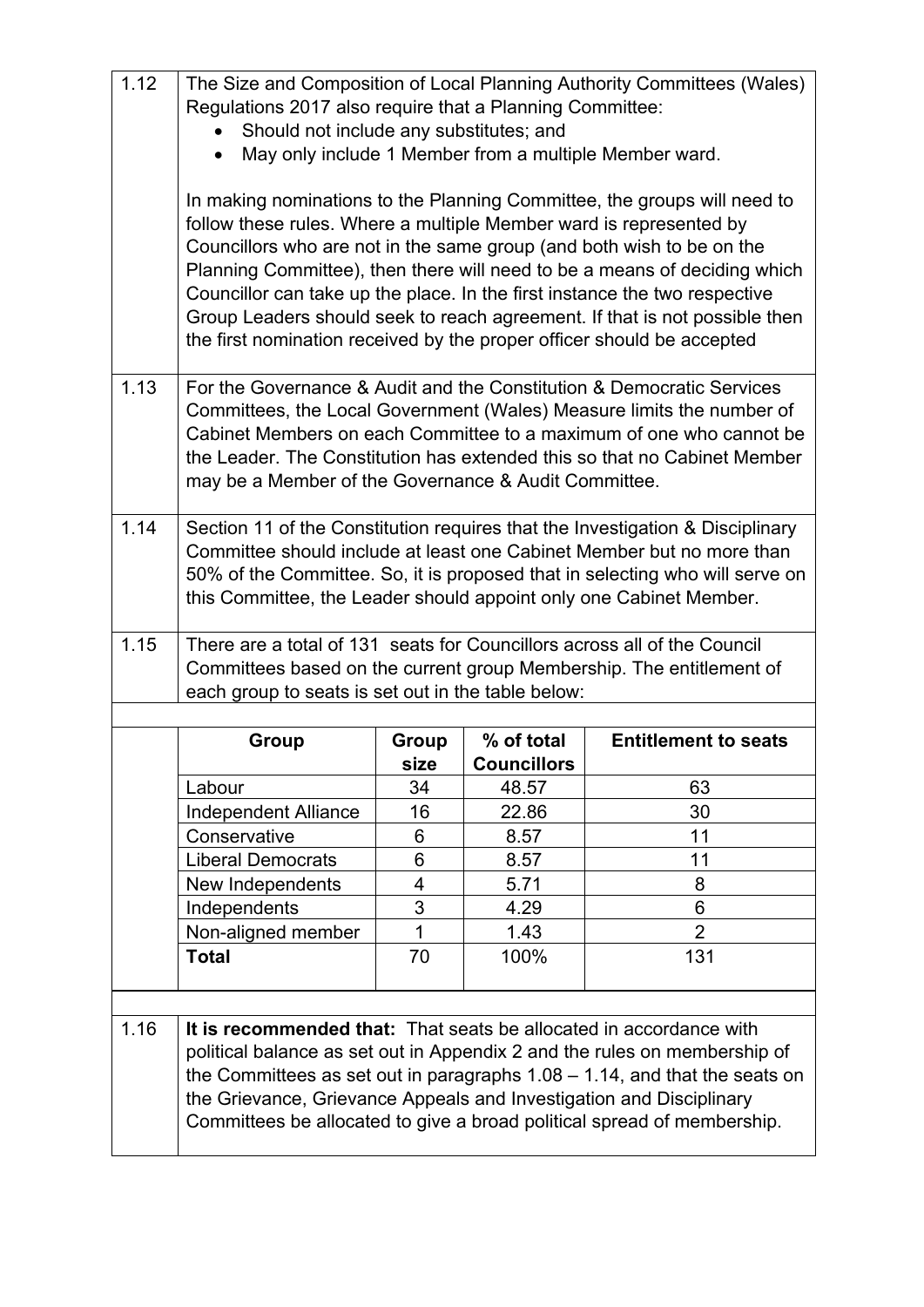|      | <b>APPOINTMENT OF CHAIRS OF STANDING COMMITTEES</b>                                                                                                                                                       |                                                                                                     |                                                                                                                                                                                                                   |
|------|-----------------------------------------------------------------------------------------------------------------------------------------------------------------------------------------------------------|-----------------------------------------------------------------------------------------------------|-------------------------------------------------------------------------------------------------------------------------------------------------------------------------------------------------------------------|
| 1.17 | The Committee Chairs are appointed by different bodies and some are<br>subject to restrictions. A table showing which body appoints which Chair<br>and what restrictions (if any) apply is set out below. |                                                                                                     |                                                                                                                                                                                                                   |
|      | <b>Committee</b>                                                                                                                                                                                          | Who appoints<br>the Chair?                                                                          | Any restrictions?                                                                                                                                                                                                 |
|      | <b>Clwyd Pension</b><br>Fund                                                                                                                                                                              | Council                                                                                             | The chair and vice-chair must be<br><b>Flintshire county Councillors</b>                                                                                                                                          |
|      | Constitution &<br>Democratic<br><b>Services</b>                                                                                                                                                           | Council                                                                                             | Cannot be a member of a group<br>represented on the Cabinet - Local<br>Government (Wales) Measure 2011                                                                                                            |
|      | Governance &<br>Audit                                                                                                                                                                                     | The committee<br>appoints its own                                                                   | Cannot be a member of a group<br>represented on the Cabinet - Local<br>Government (Wales) Measure 2011                                                                                                            |
|      | Grievance                                                                                                                                                                                                 | The committee<br>appoints its own                                                                   | None                                                                                                                                                                                                              |
|      | Grievance<br>Appeals                                                                                                                                                                                      | The committee<br>appoints its own                                                                   | None                                                                                                                                                                                                              |
|      | Investigation &<br><b>Disciplinary</b>                                                                                                                                                                    | The committee<br>appoints its own                                                                   | None                                                                                                                                                                                                              |
|      | Overview &<br>Scrutiny<br>Committees (5)                                                                                                                                                                  | Council decides<br>which group<br>nominates the<br>chair of each                                    | Council must allocate chairs based<br>on the size of each group - Local<br>Government (Wales) Measure 2011                                                                                                        |
|      | Licensing                                                                                                                                                                                                 | Council                                                                                             | None                                                                                                                                                                                                              |
|      | Planning                                                                                                                                                                                                  | Council                                                                                             | None                                                                                                                                                                                                              |
|      | Recovery                                                                                                                                                                                                  | Council                                                                                             | None                                                                                                                                                                                                              |
|      | <b>Standards</b>                                                                                                                                                                                          | The committee<br>appoints its own                                                                   | Must be a co-opted member -<br><b>Standards Committees (Wales)</b><br><b>Regulations 2001</b>                                                                                                                     |
| 1.18 | <b>Clwyd Pension Fund</b><br>Licensing<br>$\bullet$<br>Planning<br>Recovery                                                                                                                               | Committees (noting any restrictions on eligibility):<br><b>Constitution and Democratic Services</b> | It is recommended that: Council appoints the Chair of the following                                                                                                                                               |
| 1.19 |                                                                                                                                                                                                           |                                                                                                     | It is recommended that: the Grievance Committee, the Grievance<br>Appeals Committee and Investigation & Disciplinary Committee should<br>each appoint their own Chairs from amongst their respective memberships. |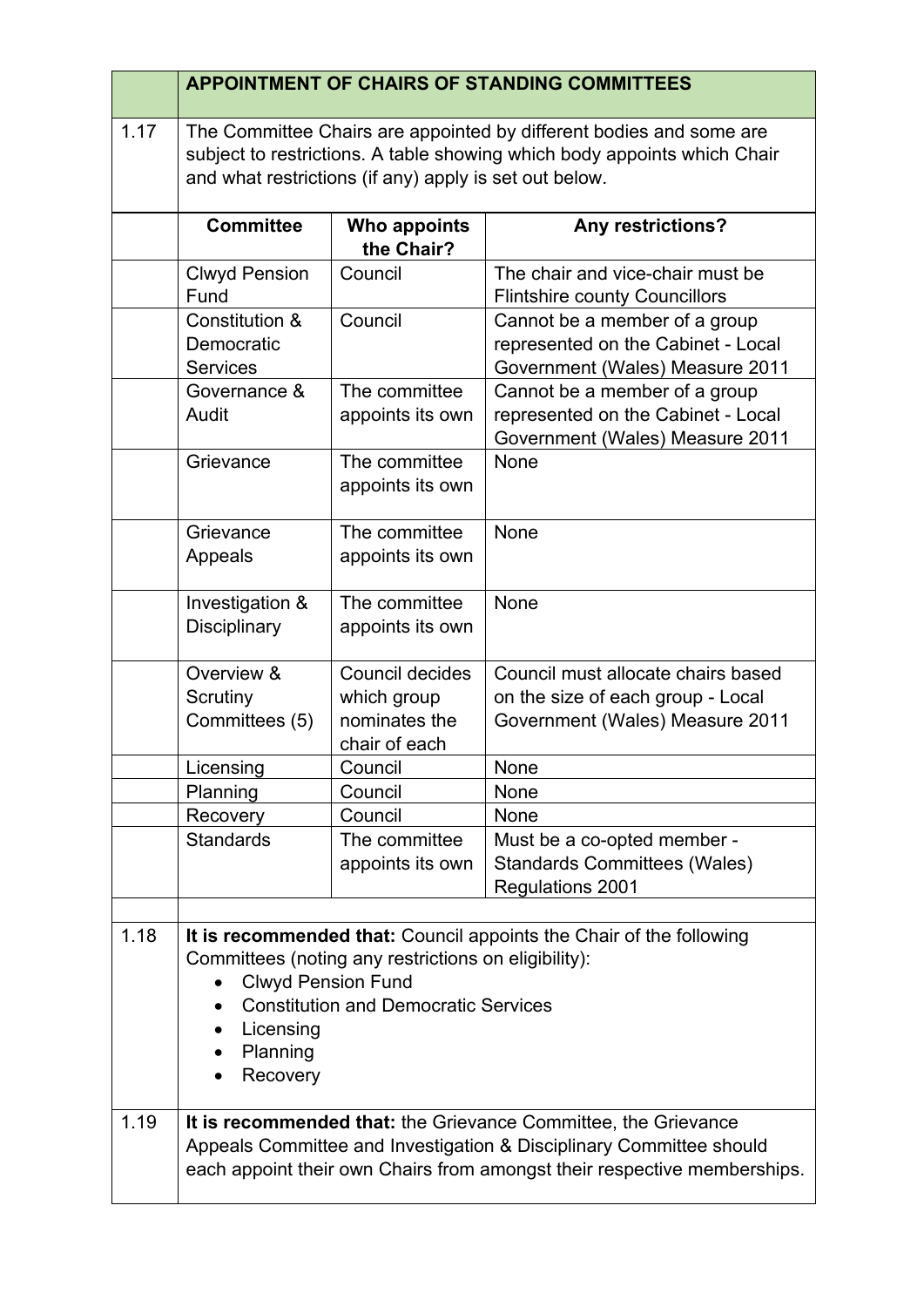| 1.20 | Under the Local Government Measure 2011 the Chairs of Overview and<br>Scrutiny are chosen by the political groups based on the strength of the<br>various groups and which have seats on the Cabinet. Chairs are allocated<br>to groups with a place on Cabinet first and any entitlement is rounded<br>down. The remaining Chairs are then allocated to groups without a seat on<br>Cabinet (rounding up to the nearest whole number).                                                                                                                                                                                                                                                                         |
|------|-----------------------------------------------------------------------------------------------------------------------------------------------------------------------------------------------------------------------------------------------------------------------------------------------------------------------------------------------------------------------------------------------------------------------------------------------------------------------------------------------------------------------------------------------------------------------------------------------------------------------------------------------------------------------------------------------------------------|
| 1.21 | Full Council appoints the Leader at the Annual Meeting and the<br>Leader will then announce the Cabinet. When the membership of the<br>Cabinet is known, it will be possible to formally allocate the correct number<br>of Chair(s) to each group. The allocations of Chairs is set out in<br>Appendix 2, immediately below the political balance calculations.                                                                                                                                                                                                                                                                                                                                                 |
| 1.22 | It is recommended that: Council decides which group will Chair each<br>Overview and Scrutiny Committee.                                                                                                                                                                                                                                                                                                                                                                                                                                                                                                                                                                                                         |
|      | <b>APPROVAL OF THE CONSTITUTION</b>                                                                                                                                                                                                                                                                                                                                                                                                                                                                                                                                                                                                                                                                             |
| 1.23 | The Constitution sets out how the Council functions and contains within it:<br>rules and procedures for managing meetings and council business;<br>delegations to the Cabinet (including the choice of what is to be and<br>$\bullet$<br>what is not to be an executive function);<br>delegations to committees and advisory groups in line with their<br>terms of reference<br>delegations to officers<br>$\bullet$<br>codes and protocols to support high standards of ethical behaviour<br>$\bullet$<br>and governance                                                                                                                                                                                       |
| 1.24 | The Constitution is kept under rolling review during each term of the<br>Council and every code/protocol will be reviewed at least once as part of a<br>scheduled review. Changes are also made as and when required if a<br>scheduled review has already taken place or is not due for some time.<br>During the next 12 months the Council will review:<br>procedure rules for meetings to facilitate hybrid meetings (see below)<br>$\bullet$<br>the Code of Conduct in line with a review by Welsh Government<br>the Planning Code of Practice as agreed at April's meeting<br>٠<br>the protocol on involvement in other wards<br>$\bullet$                                                                  |
| 1.25 | At the last Annual Meeting, Council agreed temporary changes to the rules<br>of procedure to accommodate the differences between a meeting in person<br>and a virtual meeting. For example, members cannot readily stand to<br>support a request for a recorded vote during a virtual meeting so we ask<br>them to indicate support via the chat function. Those rules have been<br>applied since then and work well so they should be kept for the time being.<br>However, they need to be amended further to facilitate hybrid meetings<br>where some members are physically present and some are remote. I will<br>prepare a report for the Constitution and Democratic Services Committee<br>in due course. |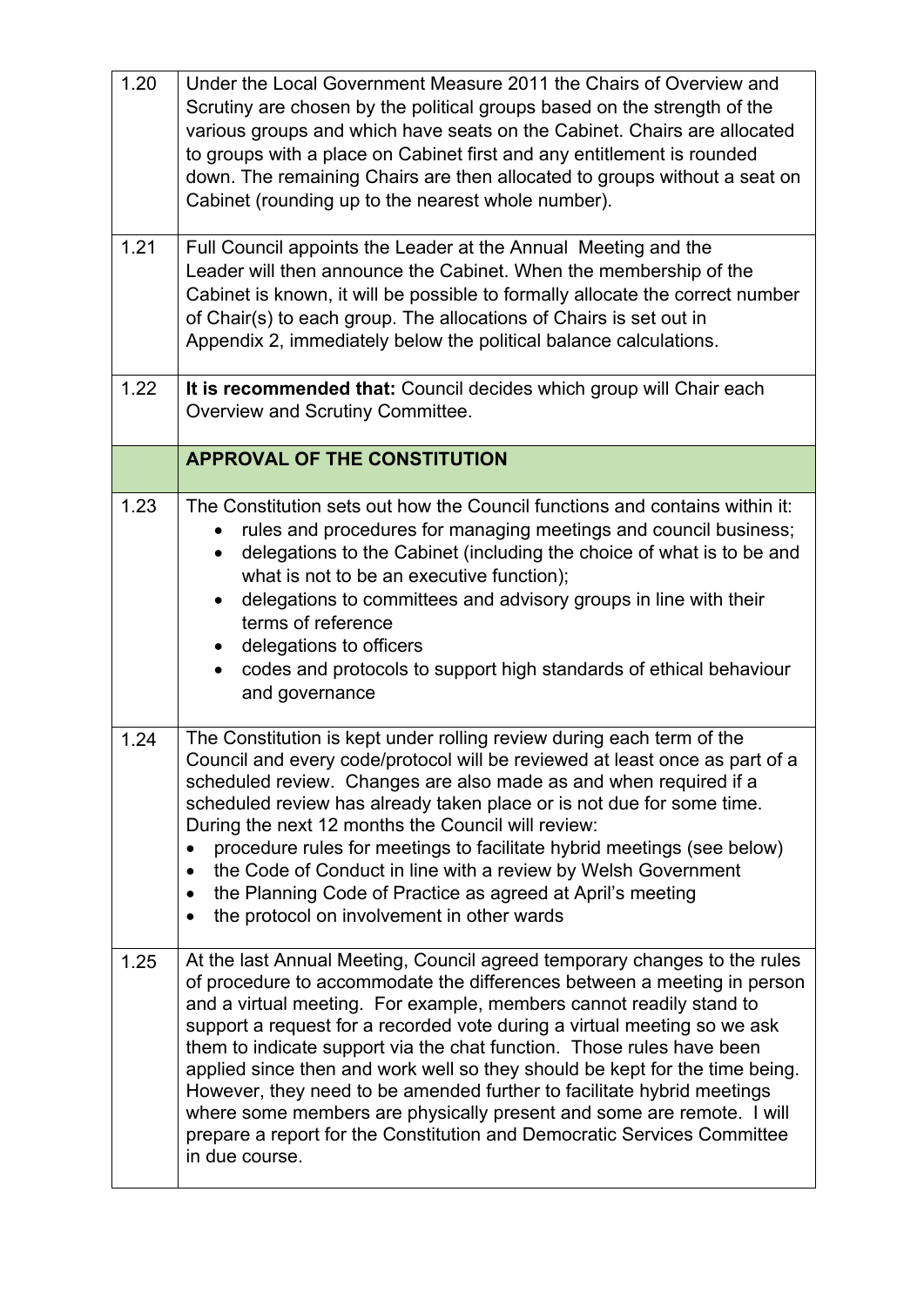| 1.26 | It is recommended that: the rules, procedures, delegations and<br>codes/protocols within the Constitution be approved, including the<br>temporary changes to the rules of procedure to accommodate virtual<br>meetings.                                                                                                                                                                                                                                                                           |
|------|---------------------------------------------------------------------------------------------------------------------------------------------------------------------------------------------------------------------------------------------------------------------------------------------------------------------------------------------------------------------------------------------------------------------------------------------------------------------------------------------------|
|      | <b>NOMINATIONS TO INTERNAL BODIES</b>                                                                                                                                                                                                                                                                                                                                                                                                                                                             |
| 1.27 | The existing Scheme of Delegation provides for an Appointments<br>Committee for first and second tier officers comprising 7 Members. This is<br>not a standing Committee and is convened when required by seeking<br>nominations from Group Leaders. In the past it has been usual for<br>Committee Members to be politically balanced including the relevant<br>Cabinet Member. In April Council agreed to a slightly larger Appointments<br>Panel for the recruitment of a new Chief Executive. |
| 1.28 | It is recommended that: The make-up of the Appointments Committee be<br>approved.                                                                                                                                                                                                                                                                                                                                                                                                                 |
|      | <b>STANDARDS COMMITTEE</b>                                                                                                                                                                                                                                                                                                                                                                                                                                                                        |
| 1.29 | The Standards Committee includes five independent Members, a Town<br>and Community Council representative and three Councillors (who cannot<br>also be the Leader or Cabinet Members). The three Members (Cllrs<br>Heesom, Paul Johnson and Woolley) have been appointed for the whole<br>term of this Council.                                                                                                                                                                                   |
| 1.30 | It is recommended that: The composition and membership of the<br>Standards Committee be noted.                                                                                                                                                                                                                                                                                                                                                                                                    |
|      | <b>APPOINTMENTS TO OUTSIDE BODIES</b>                                                                                                                                                                                                                                                                                                                                                                                                                                                             |
| 1.31 | At the Annual Meeting in 2017 Council appointed Members to outside<br>bodies for the whole term of the Council. It also gave the Chief Executive,<br>in consultation with Group Leaders, the power to make changes to those<br>nominations as required.                                                                                                                                                                                                                                           |
| 1.32 | It is recommended that: Council notes that nominees to Outside Bodies<br>have been appointed for the whole Council term and the Chief<br>Executive's power to vary those nominations (in consultation with<br>Group Leaders).                                                                                                                                                                                                                                                                     |

| 2.00 | <b>RESOURCE IMPLICATIONS</b>     |
|------|----------------------------------|
| 2.01 | None as a result of this report. |